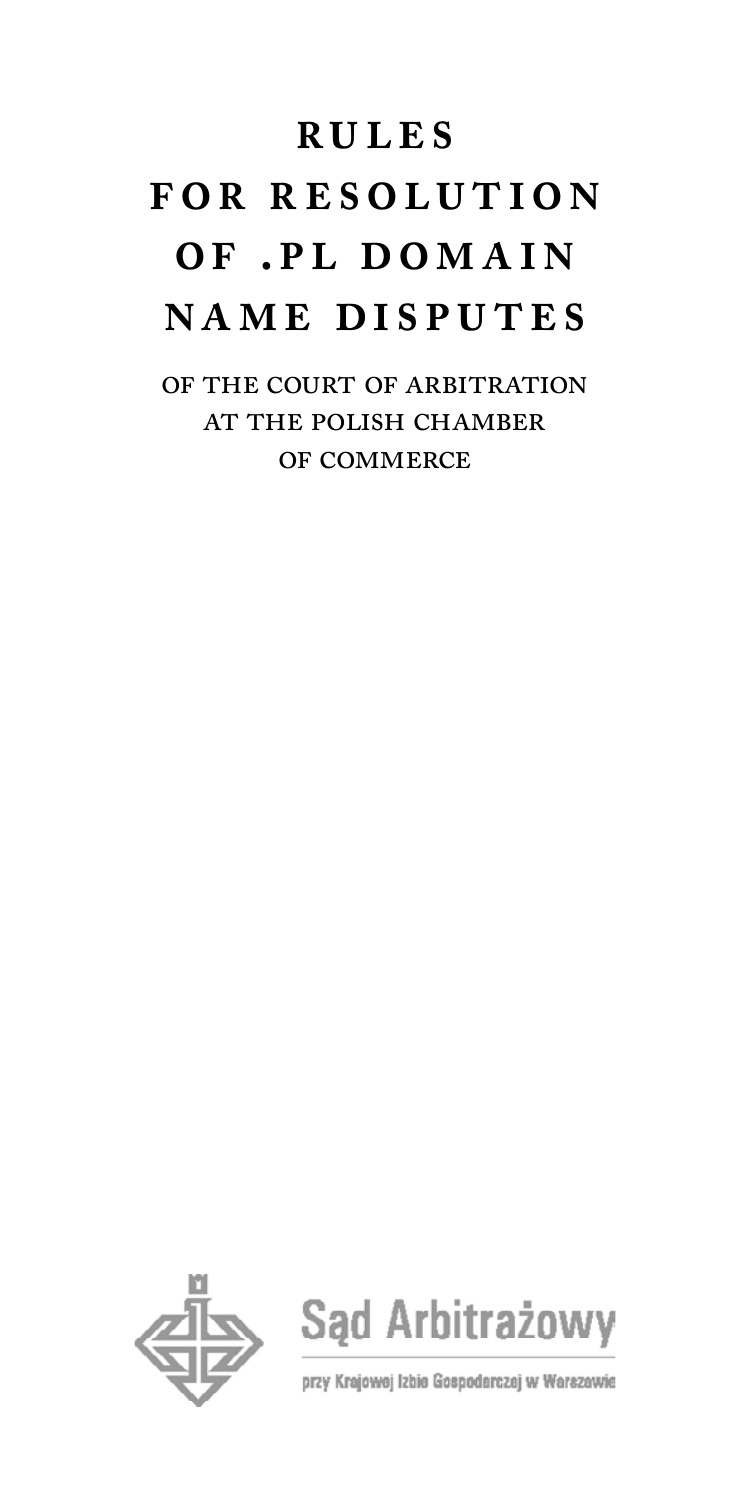## **Chapter I**

## **Introductory provisions**

## **§ 1 Application of Rules**

- 1. Disputes over infringement of rights resulting from registration of a ".pl" Internet domain name shall be resolved under these Rules for Resolution of ".pl" Domain Name Disputes (the "Domain Rules").
- 2. The Arbitration Rules of the Court of Arbitration at the Polish Chamber of Commerce (the "Arbitration Rules") or the Mediation Rules of the Court of Arbitration at the Polish Chamber of Commerce (the "Mediation Rules"), respectively, shall apply to matters not addressed in the Domain Rules.
- 3. In a proceeding referred to in par. 1, it is impermissible to pursue other claims against the holder of a ".pl" Internet domain name, but this does not preclude pursuit of such claims in a separate proceeding.
- 4. The Domain Rules shall apply if at least one of the parties has its registered office or place of residence in the territory of the Republic of Poland.
- 5. If the parties to the dispute are exclusively natural or legal persons or organizational units without legal personality with their place of residence or registered office outside the territory of the Republic of Poland, the relevant provisions of the WIPO Expedited Arbitration Rules for Domain Name Dispute Resolution under .pl of the World Intellectual Property Organization with its registered office in Geneva, Switzerland, shall apply.

## **§ 2 Jurisdiction of the Arbitral Tribunal and grounds for resolution of dispute**

1. If the parties have agreed that a dispute over infringement of rights resulting from registration of a ".pl" Internet domain name will be resolved in accordance with the Domain Rules, or have indicated the Court of Arbitration, unless otherwise provided the Arbitral Tribunal appointed pursuant to the Domain Rules in a proceeding conducted under the Domain Rules shall be deemed to have jurisdiction to hear the dispute.

2. Disputes referred to in par. 1 shall be resolved in accordance with the law in force in the Republic of Poland.

## **§ 3 Language of proceeding**

- 1. Unless the Arbitral Tribunal orders otherwise upon the mutual application of the parties, the language of the proceeding shall be Polish.
- 2. Unless the Arbitral Tribunal orders otherwise upon the mutual application of the parties, any documents made in languages other than Polish shall be accompanied by a Polish translation.
- 3. Awards and orders shall be issued in Polish.

## **§ 4 Service**

- 1. Written communications and notices in proceedings conducted under the Domain Rules shall be served on the addressee by email unless the Domain Rules provide for service in another form.
- 2. An application for mediation, pre-arbitration application, statement of claim or statement of defence shall be served in writing.
- 3. Where written communications and notices may be served by email, service in another form is effective if:
	- 1) the parties agreed to service in that form,
	- 2) the Arbitral Tribunal or mediator so ordered, or
	- 3) the party acknowledged service as effective.
- 4. Written communications and notices sent by email or fax are deemed served upon transmission if the transmission does not indicate errors.
- 5. In an application for mediation, pre-arbitration application, statement of claim or statement of defence, and in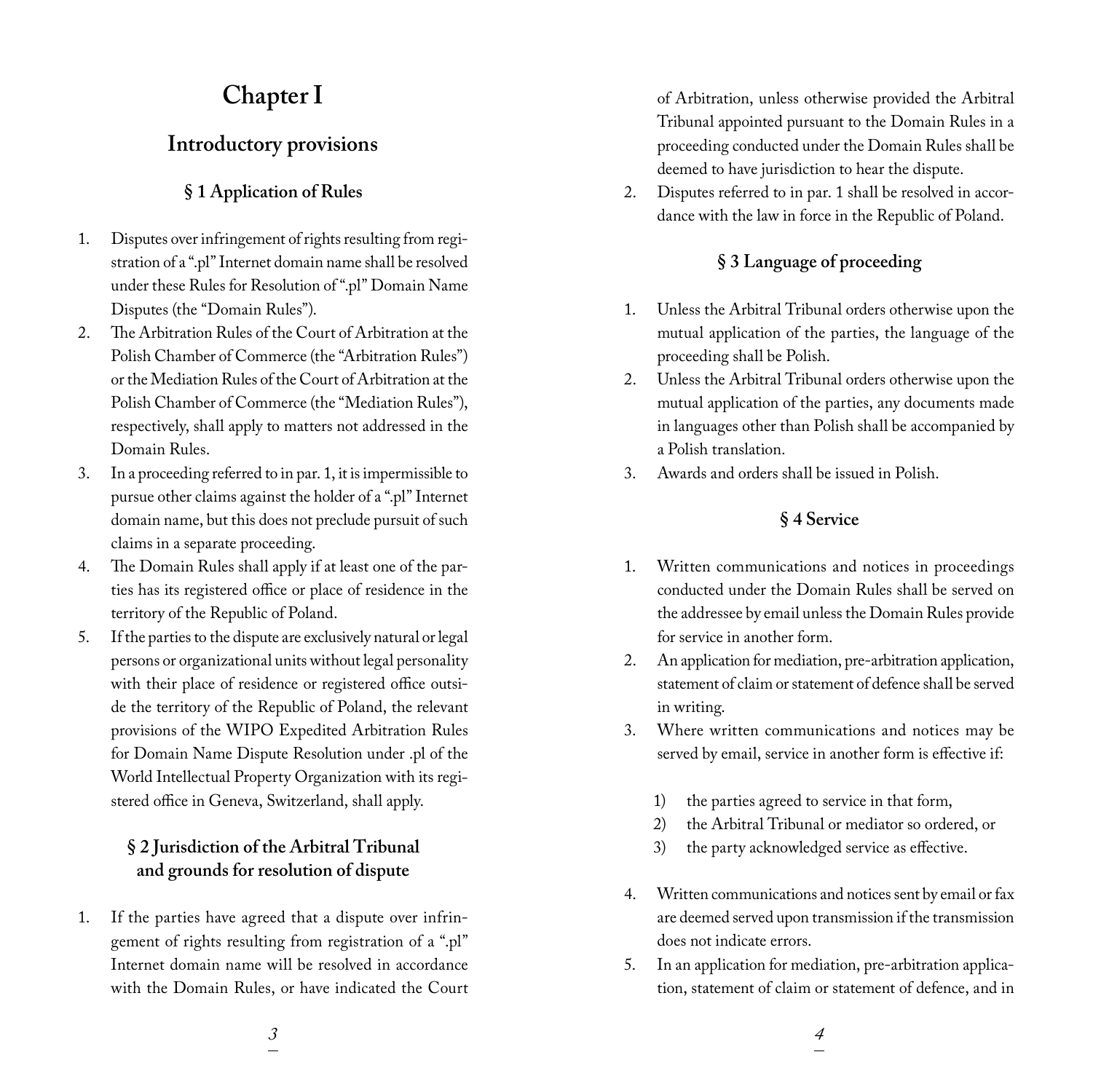legal submissions during the course of the proceeding, the email address, fax number or other address details of the parties and the parties' representatives necessary for service, and any change in these details, shall be provided.

- 6. If the Court of Arbitration is not informed of a change in the foregoing addresses or numbers, written communications or notices sent to the previous address or fax number are deemed served.
- 7. Regardless of the form of service, a party is required to serve written communications and notices on the Court of Arbitration and directly on the other party, and, after receipt of notice of appointment of an arbitrator, on the arbitrator.
- 8. Unless otherwise provided by the Domain Rules, neither party or its representative may contact an arbitrator on matters concerning the proceeding without including the other party.

## **§ 5 Periods of time**

- 1. Periods specified in the Domain Rules may be extended only in exceptional instances.
- 2. In consultation with the Arbitral Tribunal, the parties may agree to shorten or extend the periods specified in the Domain Rules.
- 3. Upon application of a party or at its own initiative, the Arbitral Tribunal may order the extension of periods specified in the Domain Rules.

## **§ 6 Representatives**

In proceedings conducted under the Domain Rules, any natural person with full legal capacity may serve as the representative of a party.

## **Chapter II**

## **Arbitrators and mediators**

## **§ 7 List of Arbitrators and Mediators**

- 1. The Court of Arbitration maintains a separate List of Arbitrators and Mediators recommended by the Court of Arbitration at the Polish Chamber of Commerce in disputes over infringement of rights resulting from registration of a ".pl" Internet domain name (the "List of Arbitrators and Mediators").
- 2. Natural persons possessing qualifications useful for service as an arbitrator or mediator in disputes over infringement of rights resulting from registration of a ".pl" Internet domain name and who have earned a degree in law and practise the profession of advocate, legal adviser or patent attorney or hold the academic title of professor or a postdoctoral degree in legal studies may be entered on the List of Arbitrators and Mediators.

## **§ 8 Qualifications of arbitrator**

- 1. By accepting office, the arbitrator undertakes to perform the office in accordance with the Domain Rules.
- 2. No later than 3 days after receipt of notice of appointment, the arbitrator shall accept the appointment by submitting a written statement to the Director General on acceptance of the appointment, the arbitrator's independence and impartiality, and availability of the time necessary to properly perform the duties of arbitrator. The arbitrator must also disclose any circumstances which may raise doubts as to his or her independence or impartiality.
- 3. If the arbitrator refuses to accept the appointment or does not meet the deadline referred to in par. 2, the Director General shall promptly notify the parties.
- 4. If the parties do not appoint a new arbitrator within 3 days after receipt of the notice, the arbitrator shall be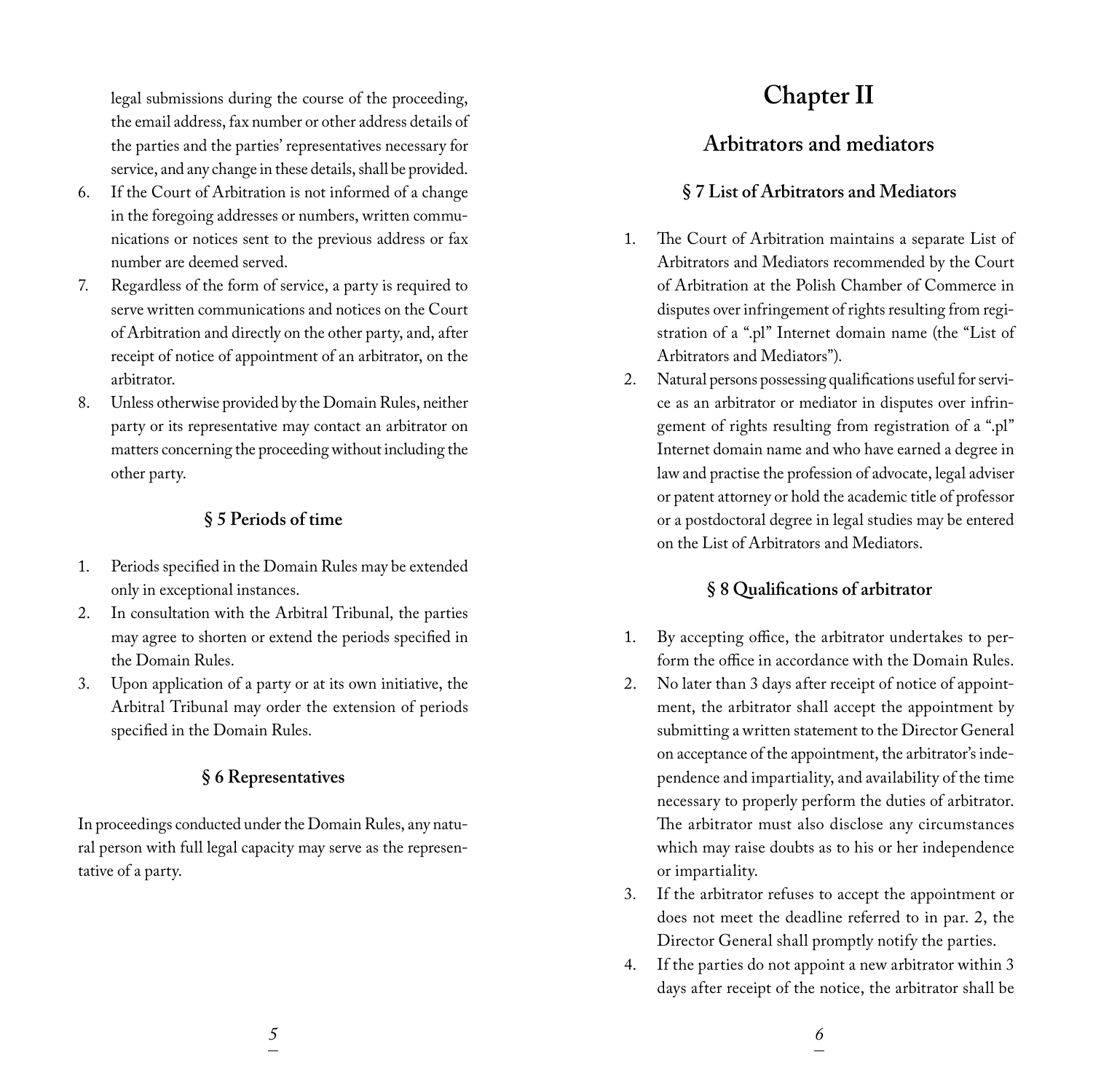appointed by the President of the Court of Arbitration.

- 5. Par. 4 shall apply respectively if the Arbitral Tribunal is composed of three arbitrators and the arbitrators have failed to appoint the third arbitrator (presiding arbitrator).
- 6. A person consenting to serve as arbitrator is required to complete the arbitration proceeding within the time specified in the Domain Rules unless the circumstances of the given case require the proceeding to be conducted longer.

#### **§ 9 Number of arbitrators**

A dispute shall be resolved by one arbitrator unless the parties mutually provide for resolution of the dispute by three arbitrators. Provisions concerning the Arbitral Tribunal shall apply to both a single arbitrator and to three arbitrators hearing a dispute.

#### **§ 10 Method of appointment of arbitrators**

- 1. The claimant is required to indicate in the statement of claim an arbitrator from the List of Arbitrators and Mediators, and the respondent may consent in the statement of defence to appointment of the same arbitrator or indicate another arbitrator from the List of Arbitrators and Mediators. In that case, within 3 days after it is notified by the Director General of the indication of the arbitrator by the respondent, the claimant may consent to the appointment of the same arbitrator. Absent such consent, the parties may mutually renew their proposals for appointment of an arbitrator.
- 2. If an arbitrator is not appointed by the parties within 21 days after service of the statement of claim on the respondent or if the respondent or the claimant fails to take a position within that time on appointment of the arbitrator indicated by the other party, the arbitrator shall be appointed by the President of the Court of Arbitration pursuant to § 11.
- 3. The parties may mutually appoint as arbitrator a per-

son from outside the List of Arbitrators and Mediators. Appointment of an arbitrator from outside the list must be made in writing.

4. If the parties have agreed that the Arbitral Tribunal will be composed of three arbitrators and have not agreed on a different method for their appointment, each of the parties shall appoint in writing an arbitrator from the List of Arbitrators and Mediators, and then the arbitrators appointed by the parties shall appoint a third arbitrator from the List of Arbitrators and Mediators. If an arbitrator is not appointed by a party within 14 days after the parties notify the Court of Arbitration that the Arbitral Tribunal will be composed of three arbitrators, or if the arbitrators appointed by the parties do not appoint the presiding arbitrator within 14 days after their appointment, the arbitrator shall be appointed by the President of the Court of Arbitration pursuant to § 11.

#### **§ 11 Default appointment of arbitrator**

- 1. In instances specified in  $\S$  10 (2) and (4), or if a party waives in writing the right to appoint an arbitrator, the President of the Court of Arbitration shall appoint an arbitrator under the following procedure:
	- The Director General shall provide the parties a list with the names of at least three arbitrators indicated by the President of the Court of Arbitration, or if the Arbitral Tribunal is composed of three arbitrators, the names of at least nine arbitrators, in alphabetical order, with a brief description of their qualifications.
	- 2) Each party may strike from the list the names of persons whose appointment they oppose, and next to the names of the persons not stricken place numbers, beginning with 1, indicating the party's order of preference for appointment of the person to serve as arbitrator.
	- 3) Promptly upon return of the list by the party, and also in the event of failure to return the list on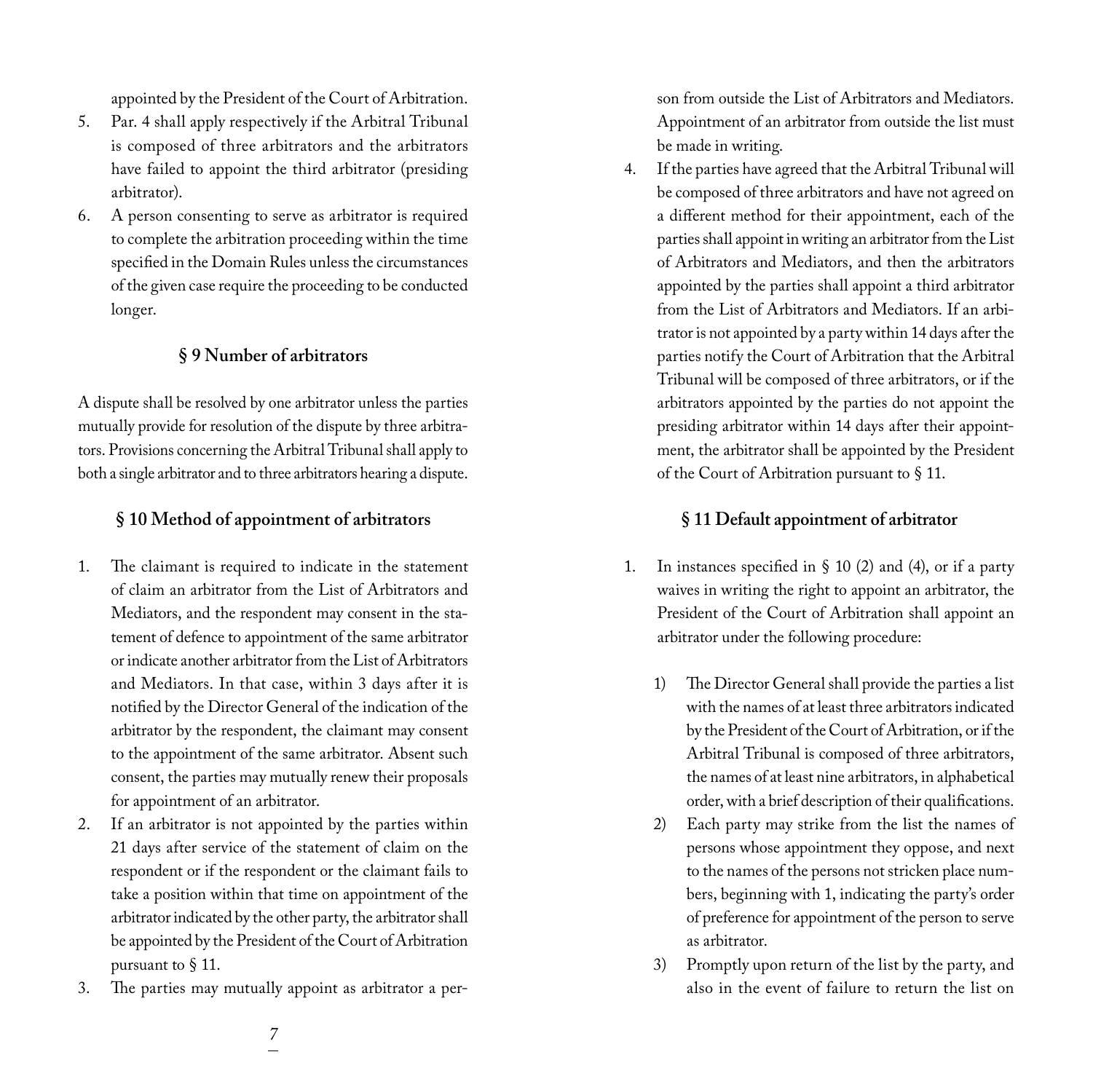time, the President of the Court of Arbitration shall make a default appointment of the arbitrator, taking into account the objections and preferences submitted by the party, or if both parties object to all of the arbitrators on the list provided to them, then at the President's discretion from among the arbitrators included in the List of Arbitrators and Mediators.

2. The President of the Court of Arbitration shall appoint an arbitrator from the List of Arbitrators and Mediators under the procedure set forth in par. 1 also in the instances referred to in § 8(4) and § 8(5), and if following challenge of an arbitrator pursuant to § 12 the party or arbitrators do not appoint a new arbitrator or presiding arbitrator within 2 weeks following removal of the arbitrator.

### **§ 12 Challenge of arbitrator**

- 1. A party challenging an arbitrator shall address a written challenge to the Court of Arbitration and directly to the other party and the arbitrator. The challenge of an arbitrator may also be made orally for inclusion in the record of the hearing.
- 2. Within 2 days after service of the challenge or assertion of the challenge at the hearing, the arbitrator and the other party may present their positions in writing to the Court of Arbitration and directly to the other party and the arbitrator.
- 3. The challenge of an arbitrator shall be decided by the President of the Court of Arbitration within 5 days after receipt of the written challenge or assertion of the challenge at the hearing.

## **Chapter III**

## **Mediation**

### **§ 13 Commencement of mediation proceeding**

Prior to commencement of an arbitration proceeding, a party demanding that a holder of a ".pl" Internet domain name cease infringing its rights may file an application for mediation with the Court of Arbitration.

### **§ 14 Application for mediation**

- 1. An application for mediation shall meet the requirements specified in § 2 of the Mediation Rules and indicate the mediator as well as the ".pl" Internet domain name which the dispute involves.
- 2. If the application does not meet these requirements, the Director General shall issue the summonses referred to in § 2(3) and § 3(1) of the Mediation Rules, specifying periods of no more than 7 days.
- 3. If the holder of the Internet domain name does not consent to mediation or does not respond to the proposal to conduct mediation within 7 days, or if either of the parties fails to pay the fees due within 7 days after a summons to pay them, the application for mediation shall not be considered and the Director General shall notify the parties accordingly.

#### **§ 15 Mediator**

The provisions of § 10, § 11 and § 12 of the Domain Rules concerning arbitrators shall apply as relevant to mediators.

#### **§ 16 Service during the course of mediation**

During the course of the mediation, the Court of Arbitration and the mediator shall effect service upon and contact the parties in the form they deem proper under the circumstances of the case.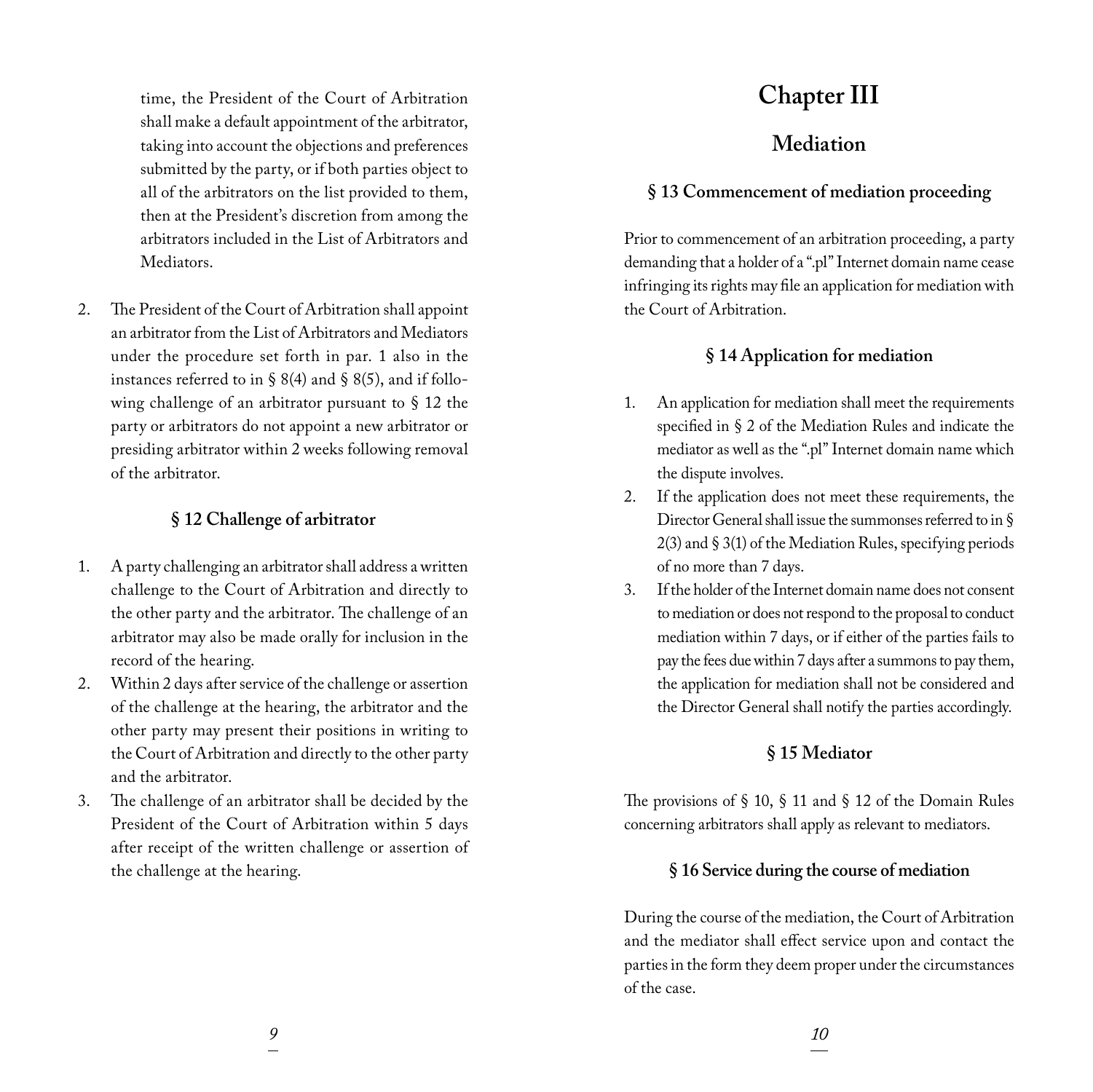## **§ 17 Mediation proceeding**

- 1. A mediation proceeding shall be completed within 30 days after the mediator accepts the appointment.
- 2. Time limits binding on the parties during the course of the mediation proceeding shall be specified by the mediator. The consequences of failure to comply with a specified time limit shall be borne by the party that failed to comply with the time limit.
- 3. If the parties do not consent to meet for a mediation session, the mediator may meet separately with each of the parties.

### **§ 18 Settlement during mediation proceeding**

- 1. Depending on the results of the mediation, the mediator may propose to the parties that they reach a settlement concerning the ".pl" Internet domain name under specified terms, reflecting the justified interests of the parties.
- 2. A settlement concerning the Internet domain name reached by the parties in the mediation proceeding shall be signed by the parties and the mediator.

## **Chapter IV**

## **Arbitration proceeding**

## **§ 19 Commencement of arbitration Proceeding**

1. Before commencement of an arbitration proceeding, the party intending to file a statement of claim shall pay the registration fee in accordance with the Tariff of Fees in force and file a pre-arbitration application containing information about the intention to file a statement of claim and designating the party it will be filed against (the holder of a ".pl" Internet domain name) and the Internet domain name which the arbitration proceeding will concern.

- 2. Promptly after receipt of the application referred to in par. 1, the Director General shall request the parties to sign an arbitration agreement within a specified period of no more than 14 days and send them the List of Arbitrators and Mediators.
- 3. The Director General shall promptly notify the parties of receipt by the Court of Arbitration of the arbitration agreement signed by both parties.
- 4. If a party refuses to sign the arbitration agreement or the deadline referred to in par. 2 is not met, the Director General shall notify the other party and the proceeding shall end with the Director General's submission to the file of a statement that the arbitration agreement was not signed by both parties.

## **§ 20 Statement of claim**

- 1. The statement of claim shall be filed and paid for by the claimant within 14 days after its receipt of notice of filing with the Court of Arbitration of the arbitration agreement signed by the parties.
- 2. The statement of claim must meet the requirements specified in § 25(1) of the Arbitration Rules and must also include an indication of an arbitrator and the name of the ".pl" domain name which the dispute involves and a demand for a finding that the respondent has infringed the claimant's rights as a result of registration of the domain name.

## **§ 21 Statement of defence**

1. The respondent is required to file a statement of defence within 7 days after service upon it of the statement of claim, addressing it to the Court of Arbitration and directly to the claimant. Upon justified application of the respondent, the Director General may extend the period for filing of a statement of defence for a specified period of no more than 21 days.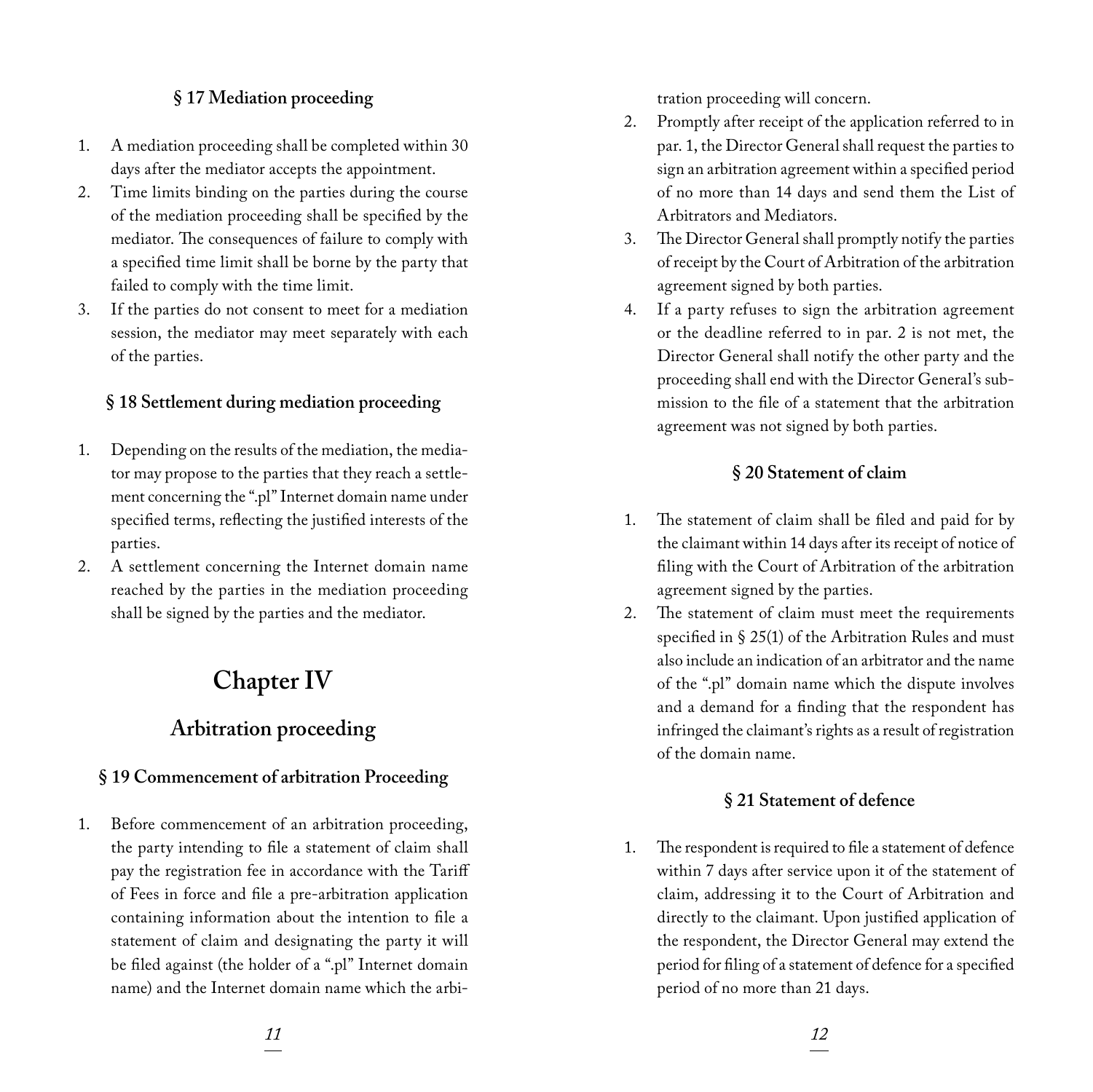2. In the statement of defence, the respondent shall assert all objections raised together with the factual circumstances justifying them and reference to the evidence supporting them. The statement of defence shall also include a statement of the respondent's consent to resolution of the dispute by the arbitrator indicated by the claimant in the statement of claim or an indication of another arbitrator from the List of Arbitrators and Mediators.

#### **§ 22 Evidence**

- 1. The Arbitral Tribunal shall rule on the evidentiary applications of the parties in accordance with its own discretion, taking into consideration all of the circumstances of the case.
- 2. If justified under the circumstances of the case, the Arbitral Tribunal may also admit and consider evidence not applied for by the parties.

#### **§ 23 Witnesses**

If a witness fails to appear at the hearing, regardless of the reason for the witness's absence, the evidence from the testimony of the witness shall be disregarded, unless the Arbitral Tribunal orders submission of the witness's testimony in writing within a specified period. The testimony of the witness submitted in this form shall be promptly provided to the parties.

### **§ 24 Hearing**

- 1. A hearing shall be held if necessary to take evidence from witnesses, the parties or an expert, and also upon demand of both parties.
- 2. The parties shall be notified of the scheduling of the hearing no later than 5 days in advance.
- 3. The Arbitral Tribunal shall consider issues of the jurisdiction of the Arbitral Tribunal, application of

the Domain Rules, and any formal objections before taking up consideration of the merits of the case. Such objections shall be asserted in the statement of claim or statement of defence, or at the latest at the opening of the hearing.

#### **§ 25 Completion of arbitration proceeding**

- 1. The Arbitral Tribunal shall make efforts to complete the proceeding no later than 30 days after appointment of the Arbitral Tribunal. The Arbitral Tribunal shall promptly notify the Court of Arbitration and the parties of completion of the proceeding.
- 2. If the proceeding is not completed within the period specified in par. 1, the Arbitral Tribunal shall submit an explanation to the President of the Court of Arbitration in writing, describing the status of the arbitration proceeding and stating the anticipated date of completion of the proceeding, with a copy for each party. The Arbitral Tribunal is required to present a further explanation every 14 days until the proceeding is completed.

#### **§ 26 Issuance of ruling**

The award or other ruling ending the proceeding shall be issued promptly, but no later than 10 days after completion of the proceeding.

#### **§ 27 Settlement**

At any stage of the arbitration proceeding, the parties may reach a settlement before the Arbitral Tribunal, which shall confirm conclusion of the settlement by signing the text thereof together with the parties. The settlement shall be submitted to the file and originals provided to the parties.